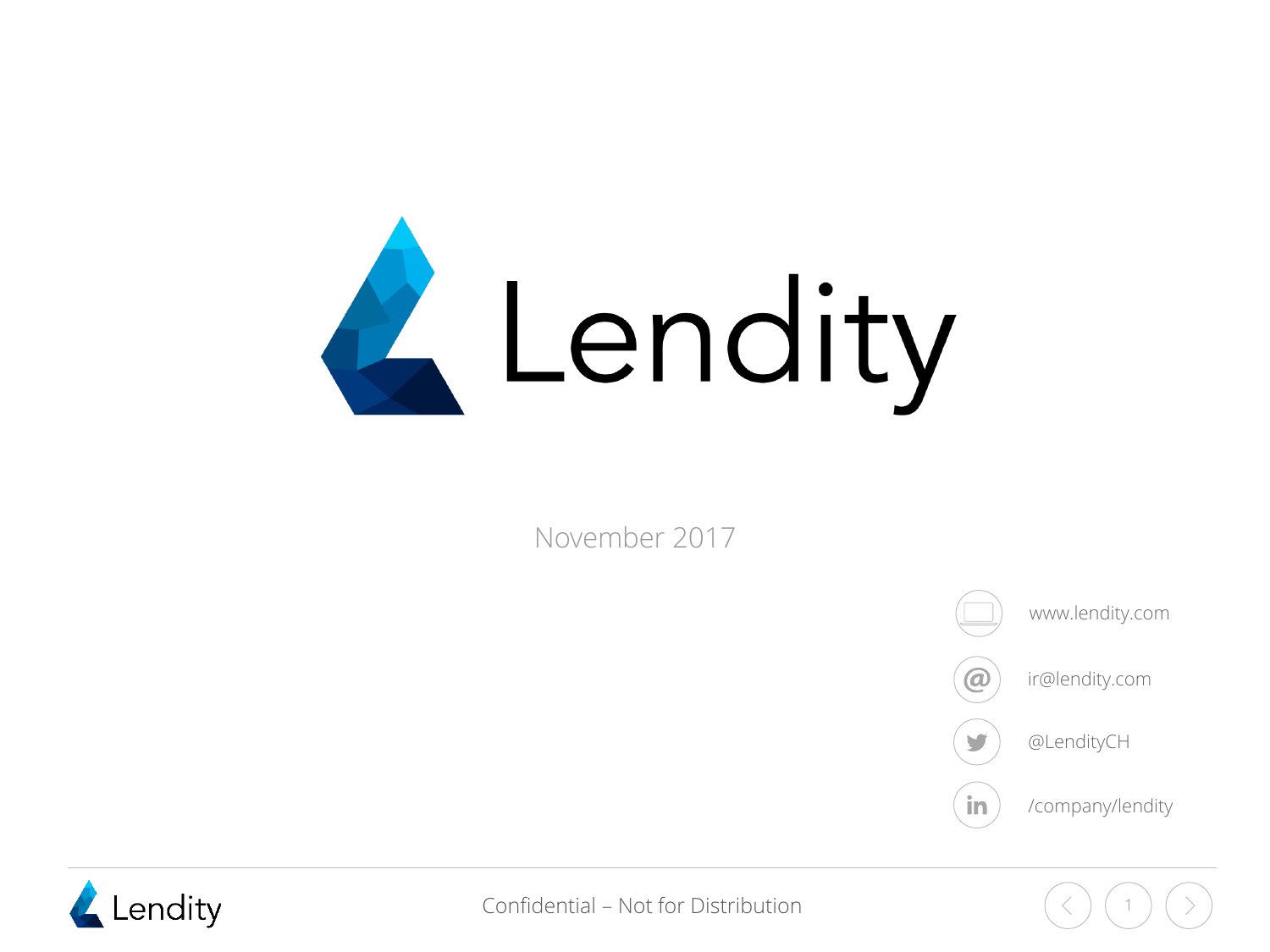### Disclosure and Confidentiality

Lendity uses proprietary models to evaluate the potential performance and risk of investments, as well as allocation or diversification. These models have not been verified by an independent third party and may not accurately reflect the quality of an investment.

The materials and information contained and described herein are the property of Lendity and may not be reproduced, distributed or shared with any third party in any fashion without Lendity's prior written consent. These materials have been prepared solely for informational purposes, and the information contained here is subject to change without notice.

The information contained herein is generally believed to be reliable, but no representation or warrant is given with respect to its accuracy or completeness. Past performance is no guarantee of future results. Investments may lose value over time and no return is guaranteed. You should review the risk and uncertainties regarding Lendity prior to investing.

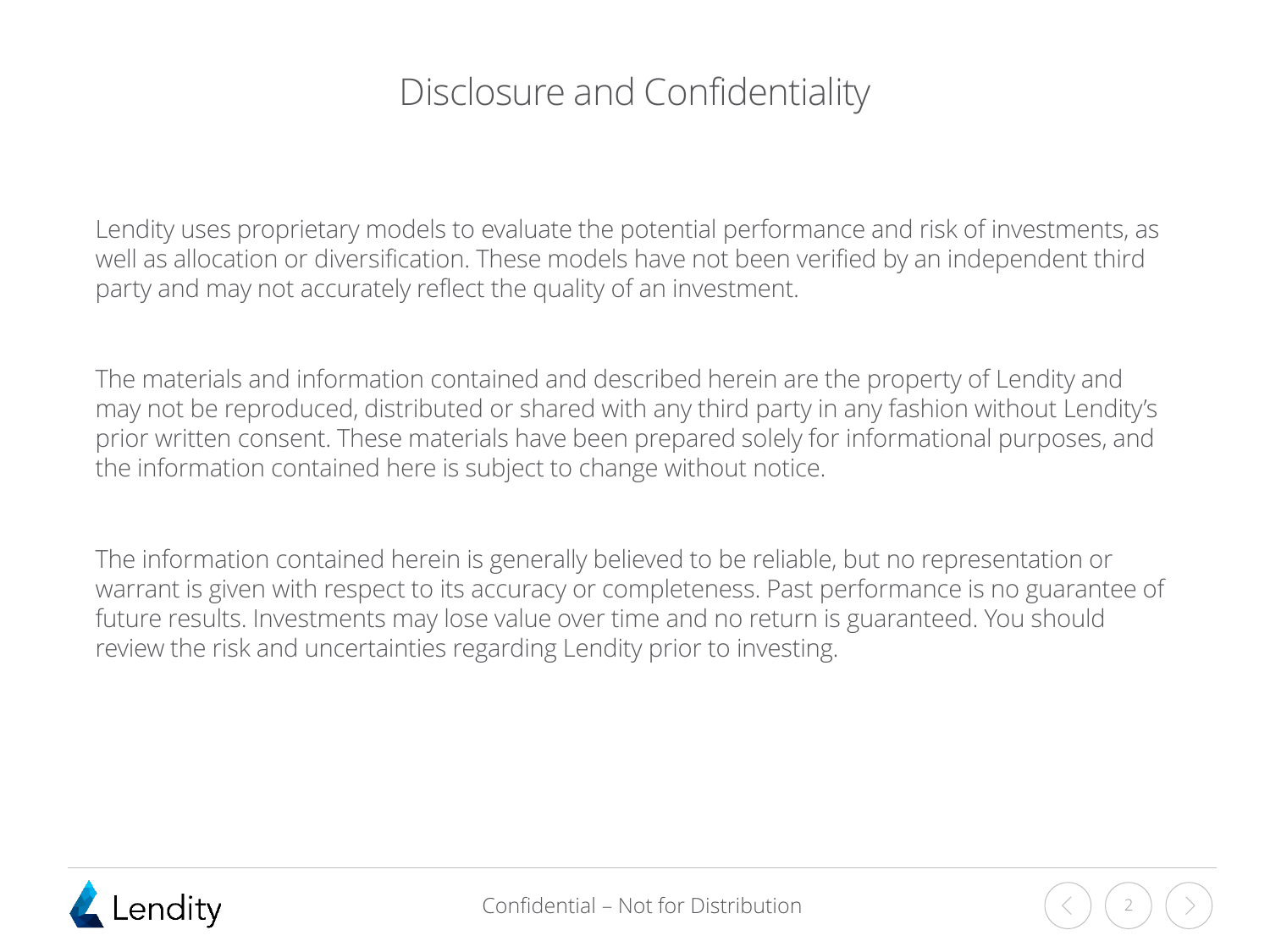# Contents





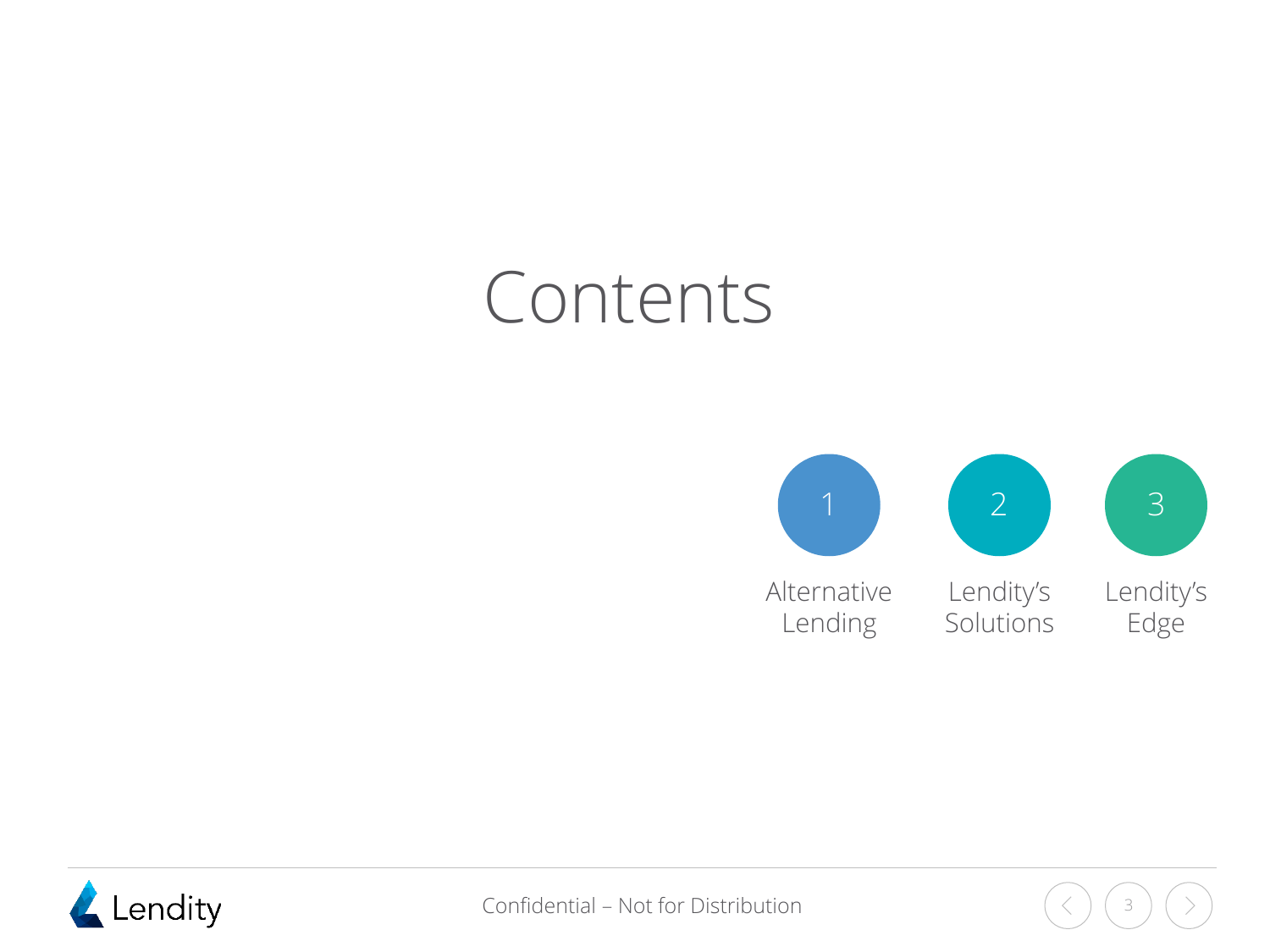<span id="page-3-0"></span>



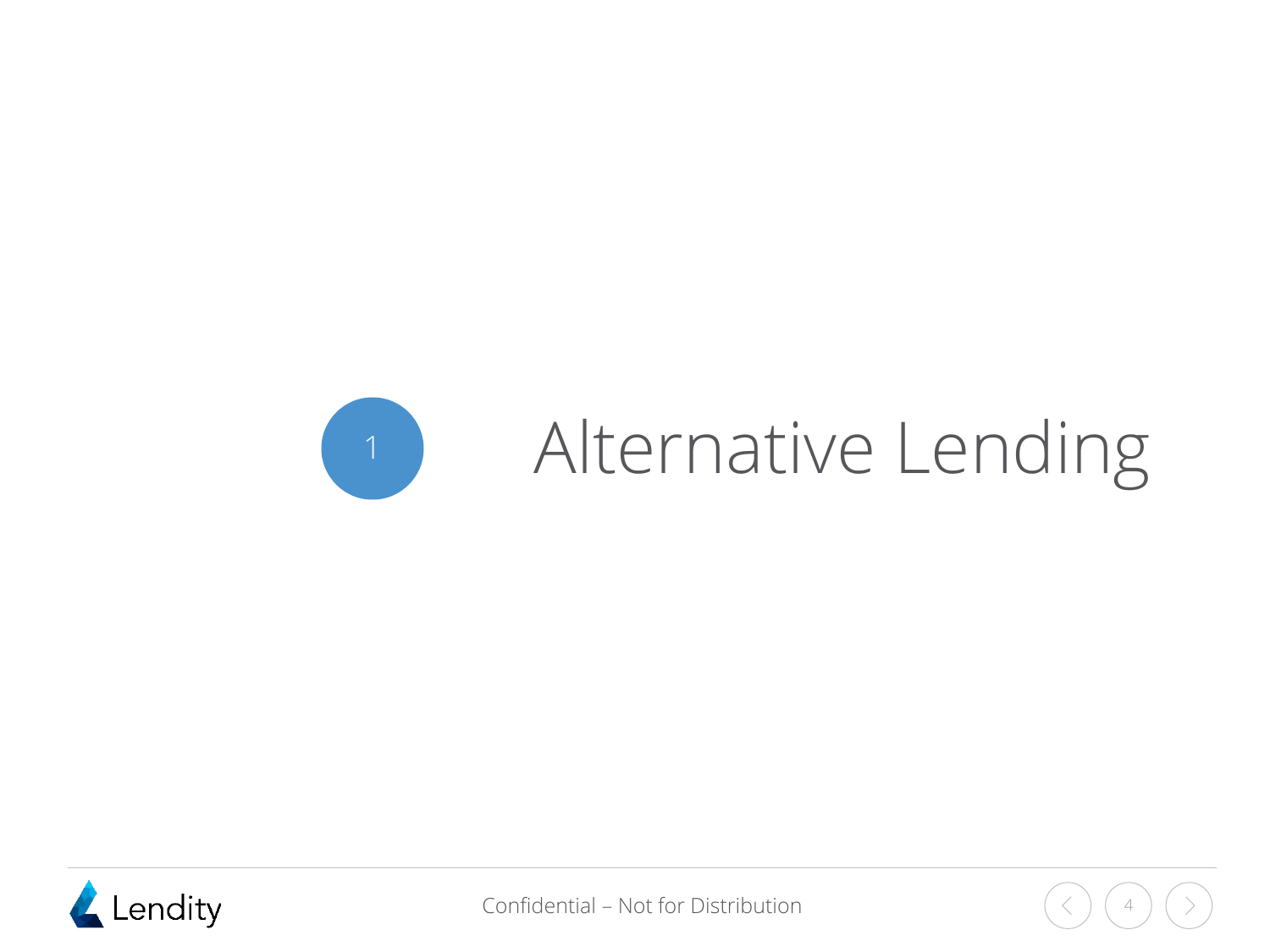

### What is Alternative Lending?





## CHF +200 bn

Loans Originated Globally

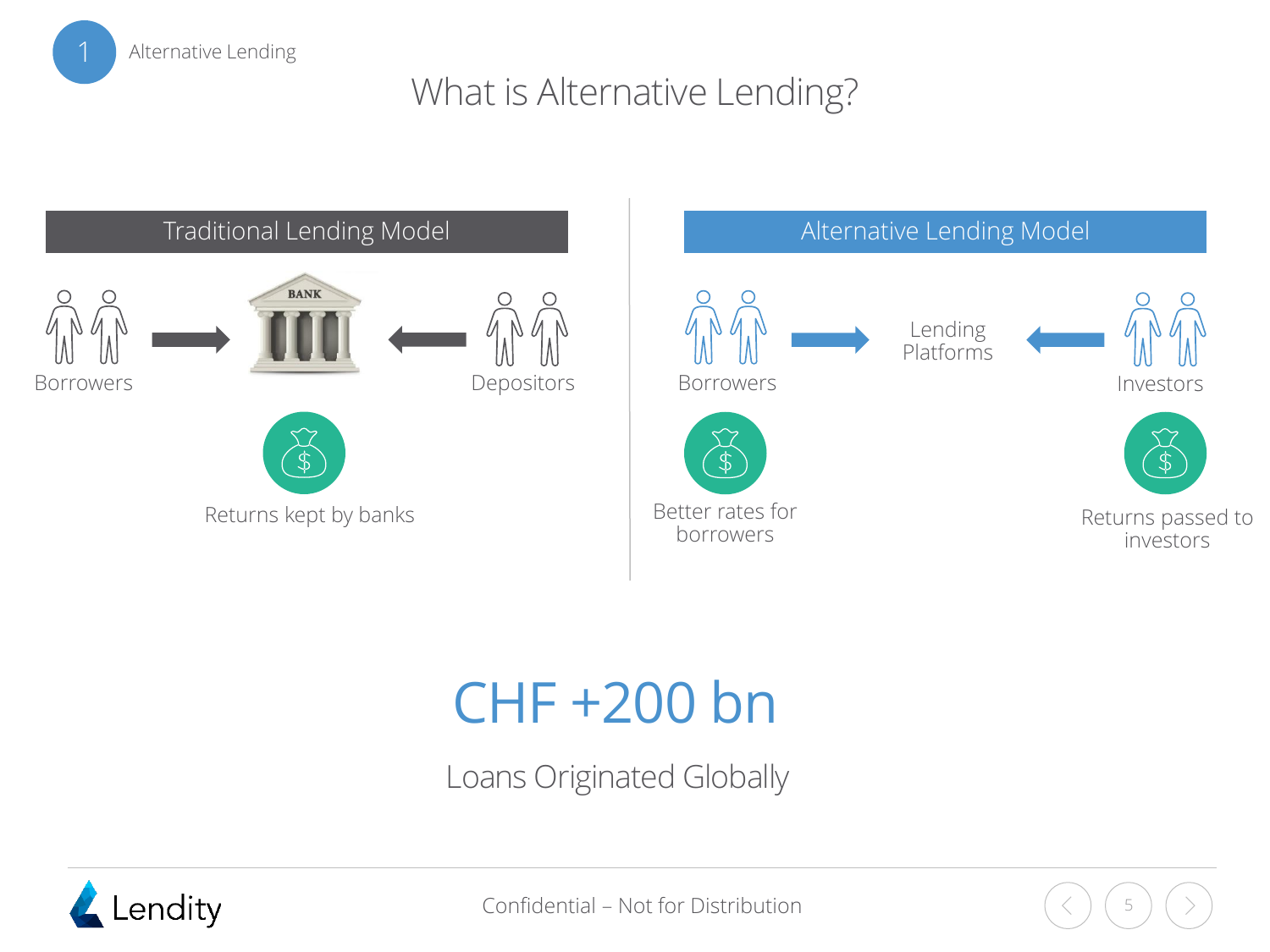

### Why Alternative Lending?

#### Low Correlation to Traditional Financial Markets

|                          | Alternative<br>Lending | Investment<br>Grade Debt | High Yield               | <b>S&amp;P 500</b> |
|--------------------------|------------------------|--------------------------|--------------------------|--------------------|
| Alternative<br>Lending   | $\qquad \qquad =$      | 0.18                     | 0.03                     | 0.07               |
| Investment<br>Grade Debt |                        | $\qquad \qquad -$        | 0.53                     | $-0.05$            |
| High Yield               |                        |                          | $\overline{\phantom{a}}$ | 0.73               |
| <b>S&amp;P 500</b>       |                        |                          |                          |                    |

- Analysis based on 6-year period from January 2011 to December 2016
- Alternative Lending: US Consumer Online Lending Index which tracks the performance of the aggregate amount of loans to consumers originated and funded on US-based online lending platforms
- Investment Grade Debt: USD Liquid Investment Grade Index (LQD)
- High Yield: US High Yield Index (HYG)
- S&P 500 Index: Prices are adjusted for stock splits with dividends re-invested (SPY)

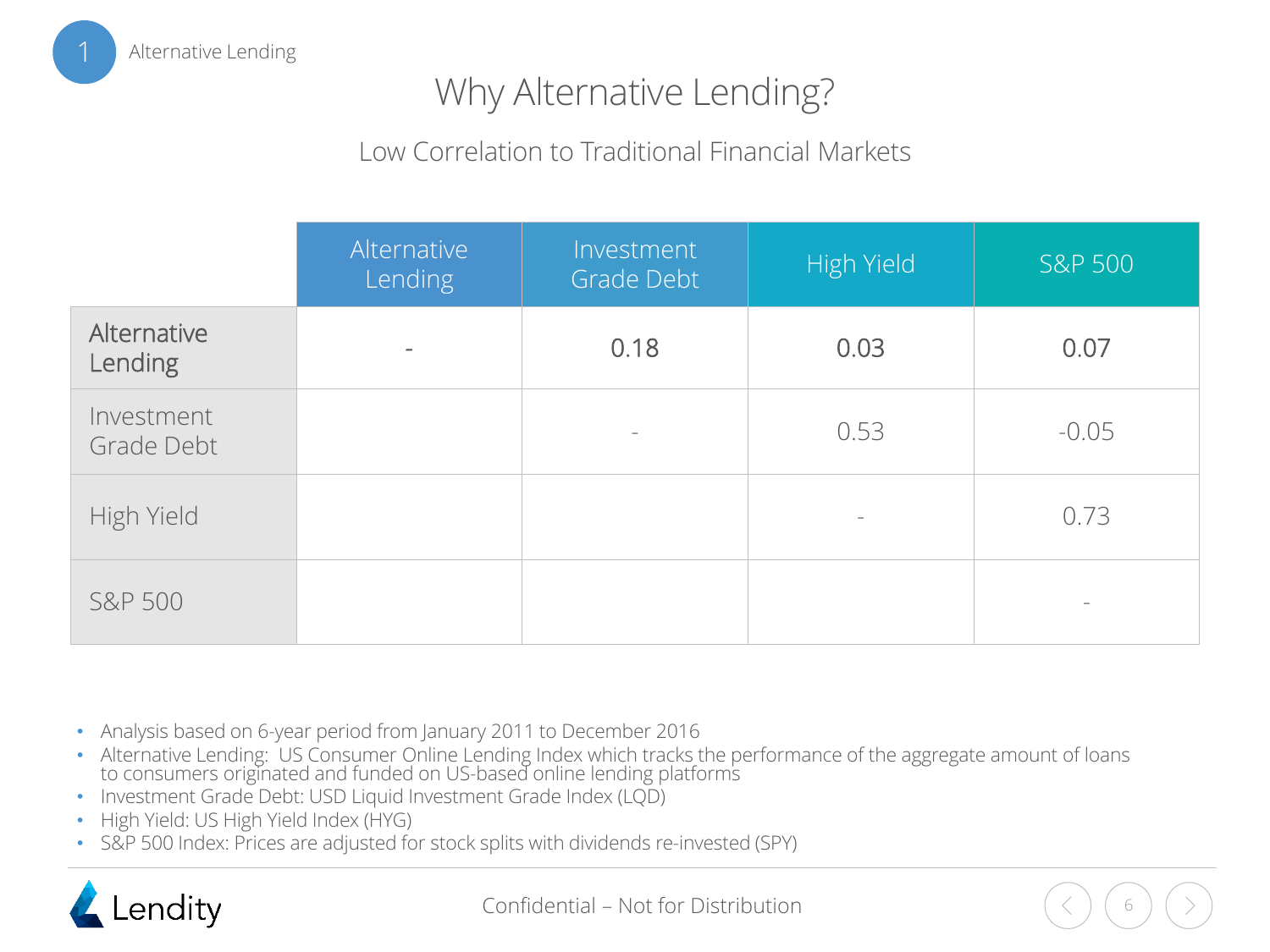

### Why Alternative Lending?

Improvement of Risk/Return by adding 15% of Alternative Debt to a Portfolio



- Analysis based on 6-year period from January 2011 to December 2016
- Equities: S&P 500 Index (SPY) price adjusted for stock splits and dividends re-invested
- Fixed Income: Barclays U.S. Aggregate Bond Index (AGG)
- Alternative Lending: US Consumer Online Lending Index which tracks the performance of the aggregate amount of loans to consumers originated and funded on US-based online lending platforms

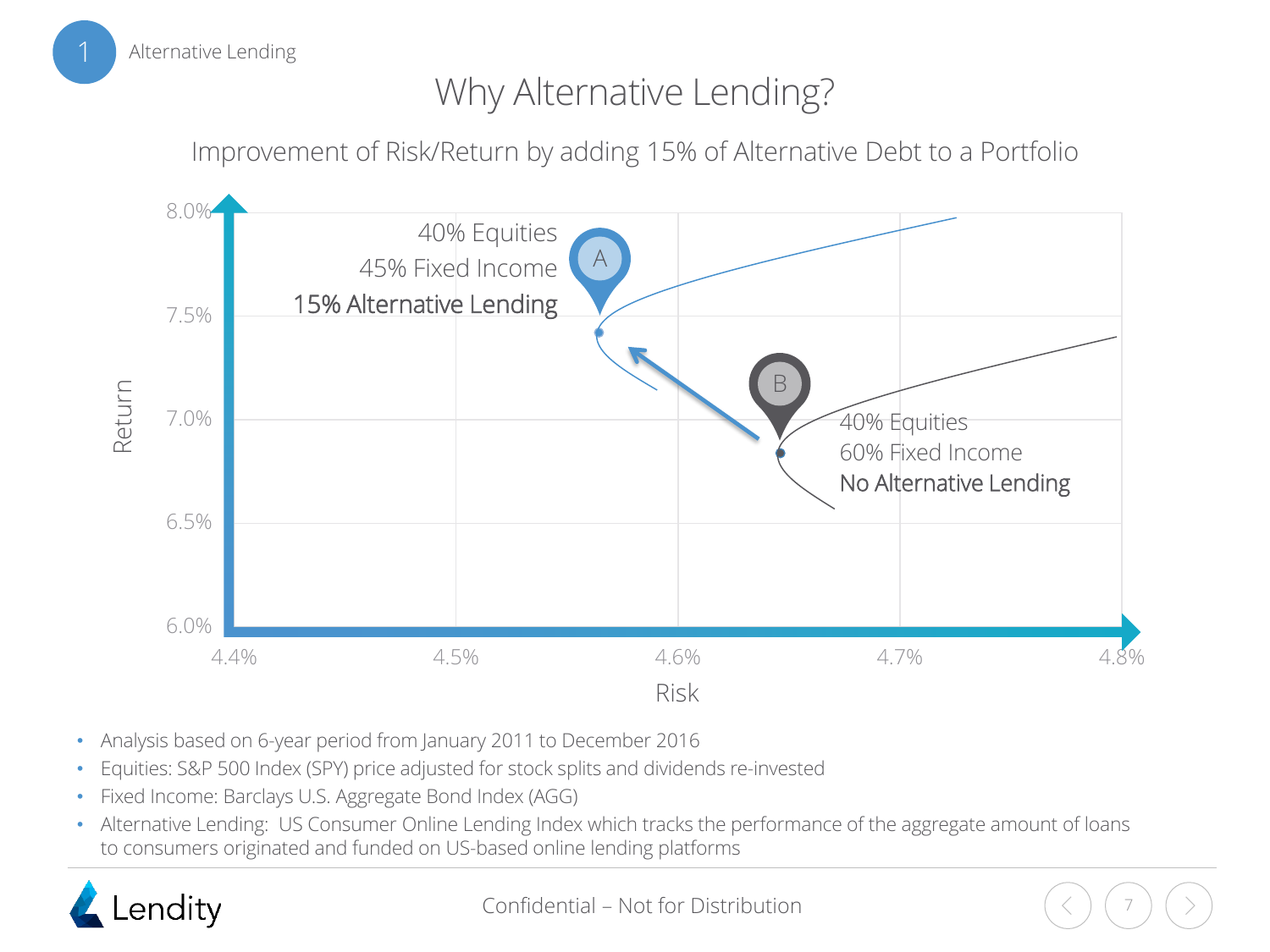Alternative Lending

### Swiss Marketplace Lending Landscape

## Switzerland



 $~100\%$ 

Year over year growth rate

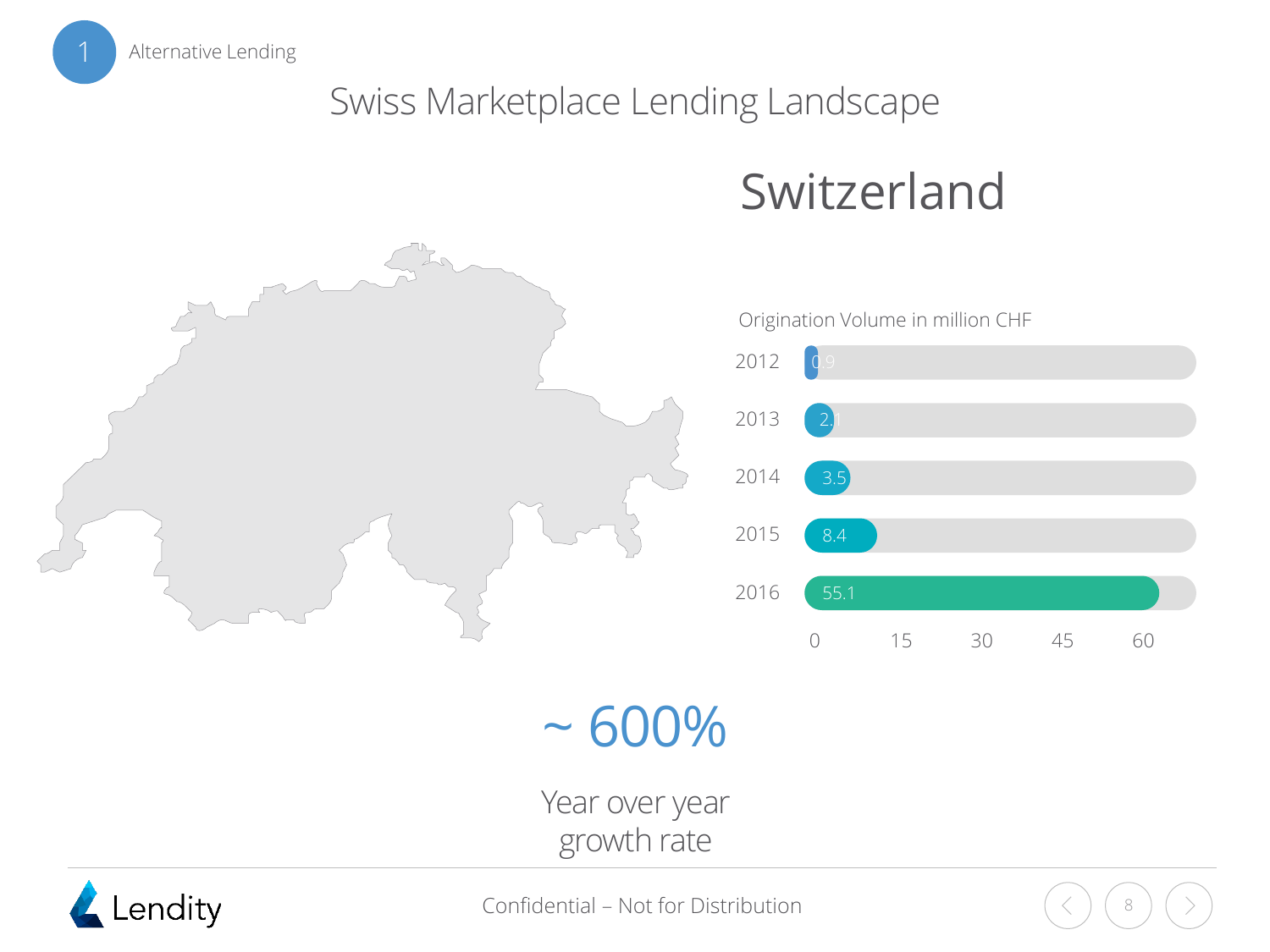Alternative Lending

### Swiss Marketplace Lending Landscape

|          | <b>Current Swiss</b><br>Credit Volume | 597% growth year<br>over year in 2016          | If 2% penetration<br>by 2020 |
|----------|---------------------------------------|------------------------------------------------|------------------------------|
|          | <b>Total Market</b><br>Volume         | Crowdlending<br>Volume 2016<br>(% penetration) | Crowdlending<br>Volume 2020E |
| Consumer | 7'000 mn                              | 24.1 mn<br>$(0.6\%)$                           | 140 mn                       |
| SME      | 291'000 mn                            | 28.1 mn<br>$(0.01\%)$                          | 5'820 mn                     |
| Combined | 298'000 mn                            | 52.2 mn<br>(0.017%)                            | 5'960 mn                     |



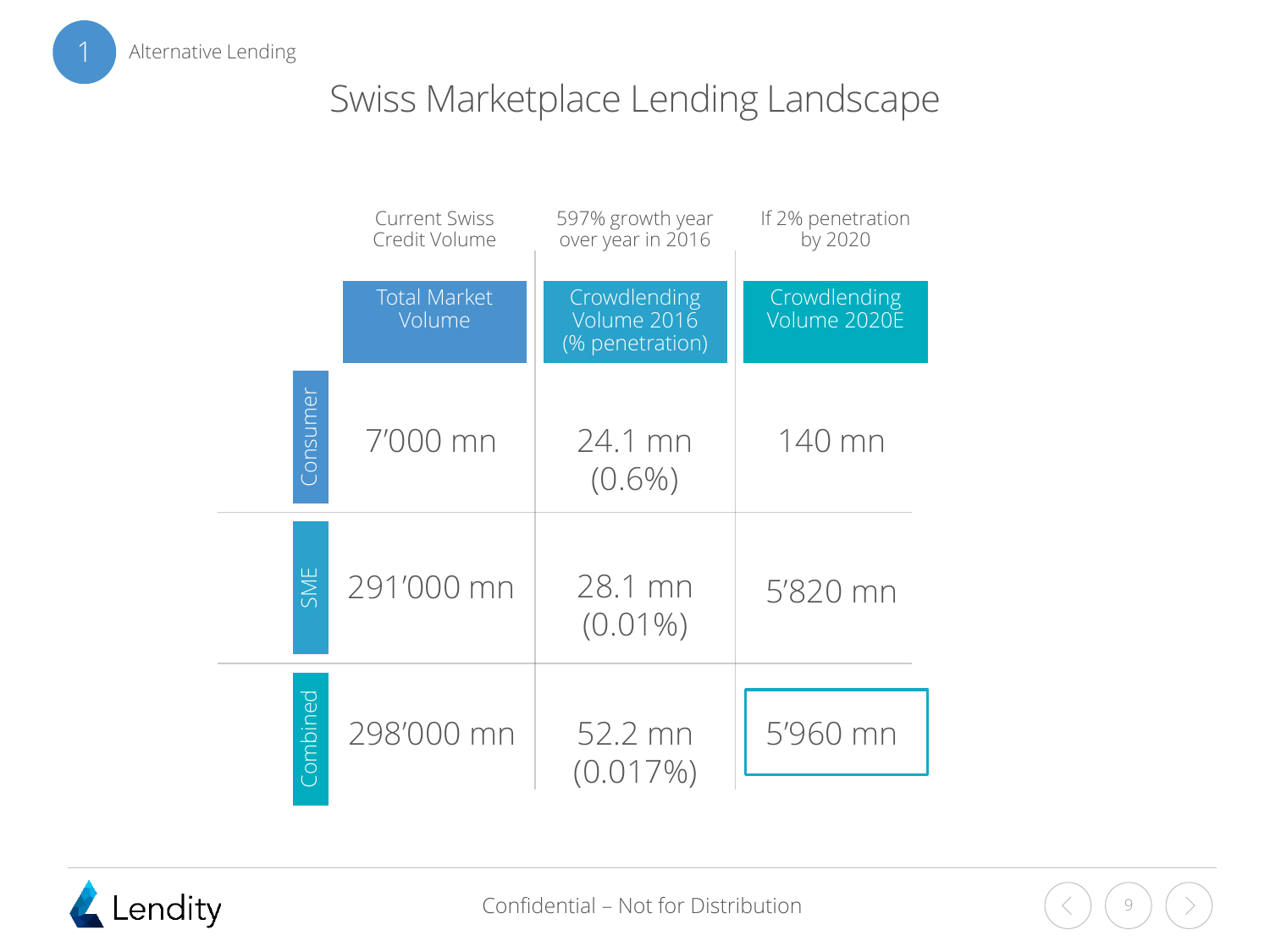<span id="page-9-0"></span>



Confidential – Not for Distribution  $($   $\langle$   $)$   $($  10

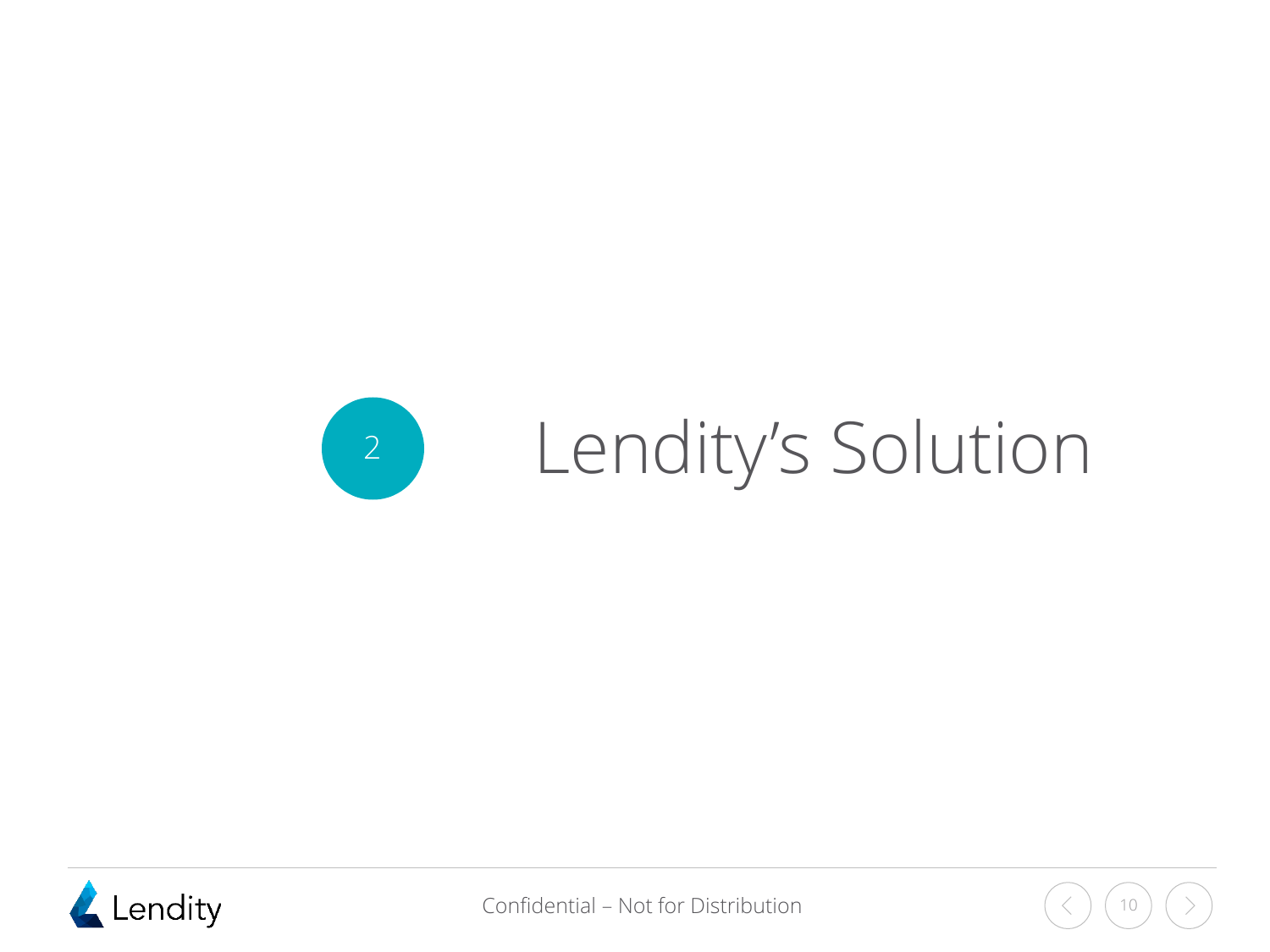

### Institutional Investors Needs





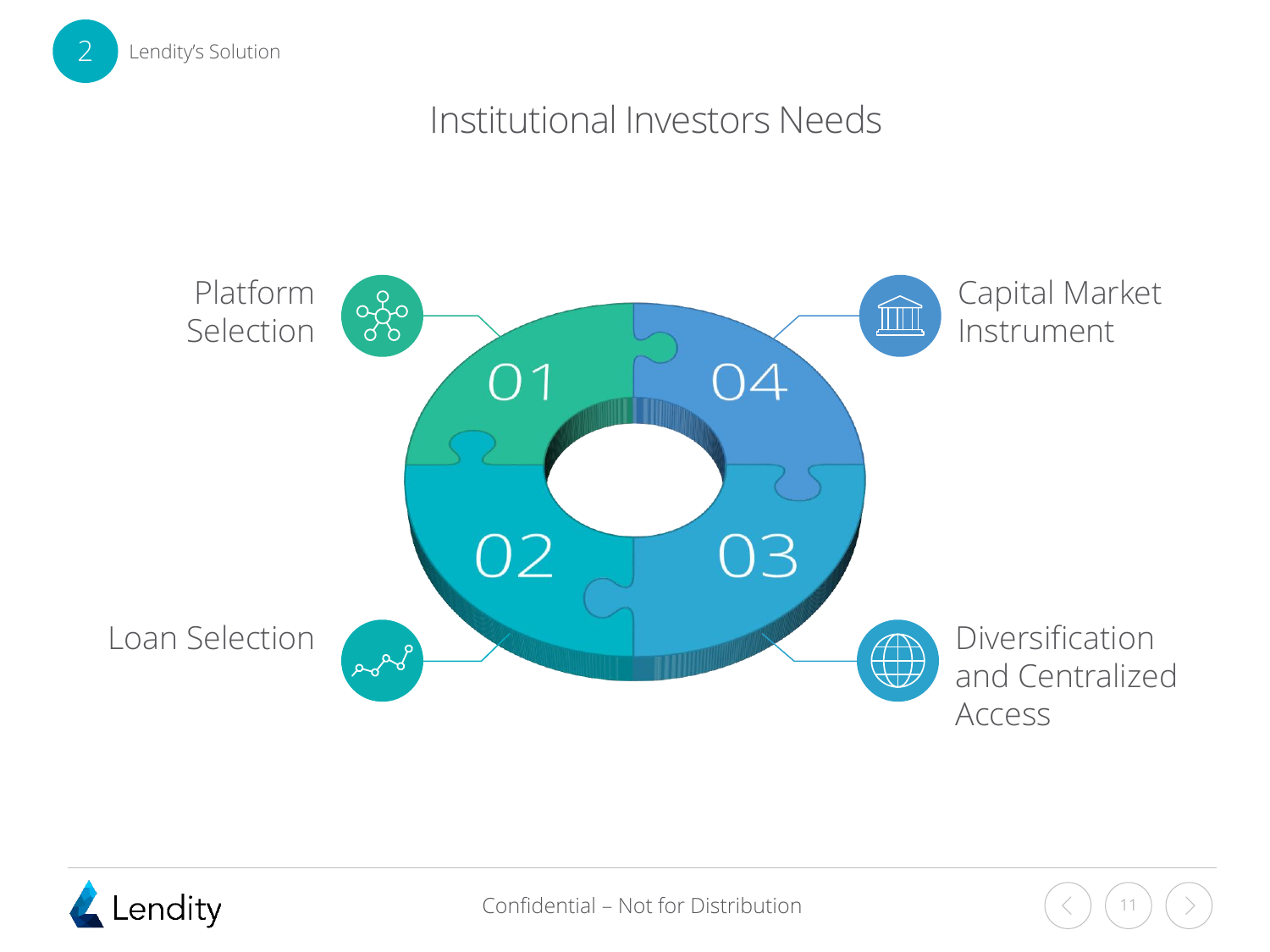

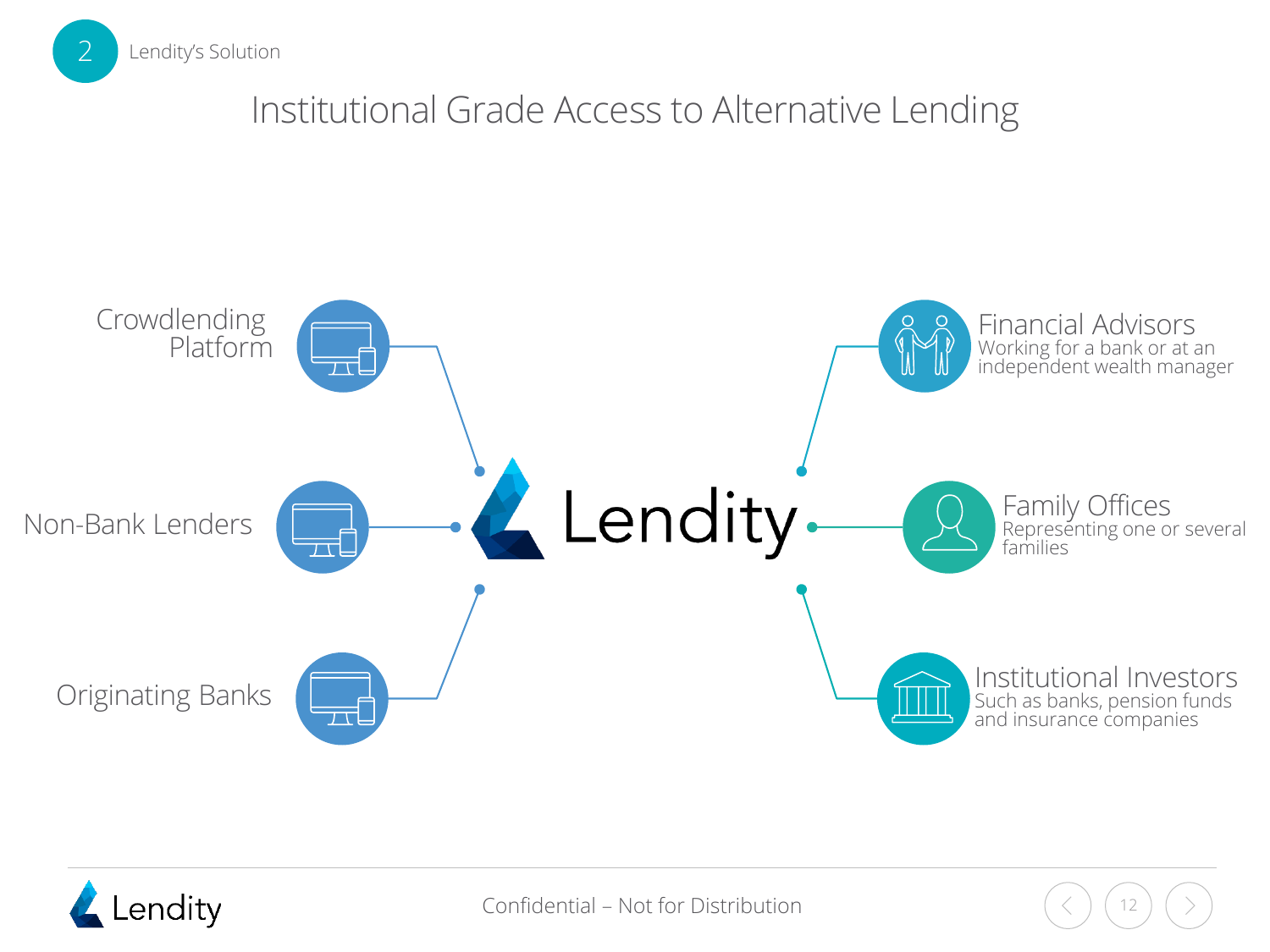

### Custom Mandates



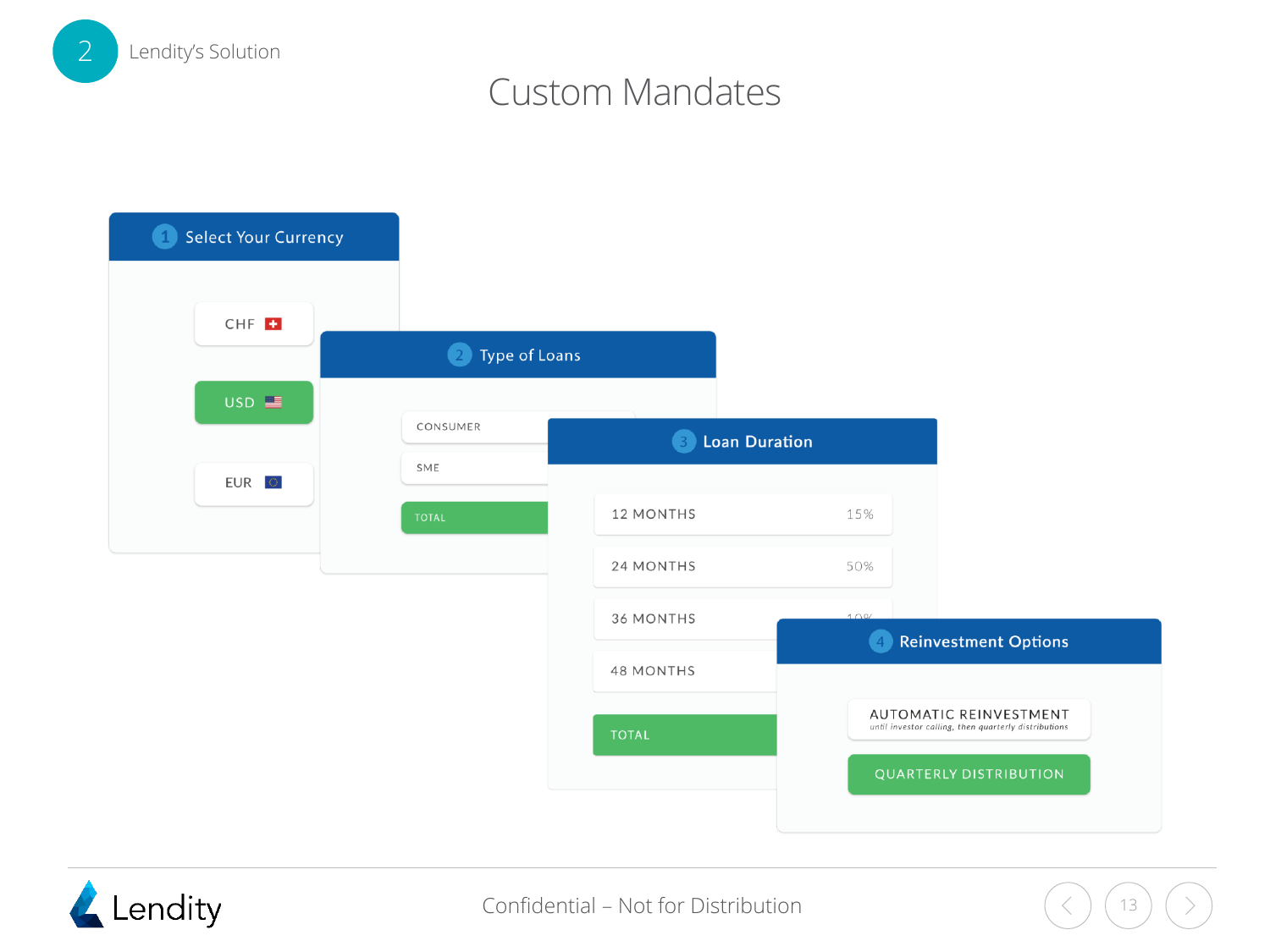<span id="page-13-0"></span>



Confidential – Not for Distribution  $($   $($   $)$   $($   $)$   $($   $)$   $($   $)$   $($   $)$   $($   $)$   $($   $)$   $($   $)$   $($   $)$   $($   $)$   $($   $)$   $($   $)$   $($   $)$   $($   $)$   $($   $)$   $($   $)$   $($   $)$   $($   $)$   $($   $)$   $($   $)$   $($   $)$   $($   $)$   $($ 

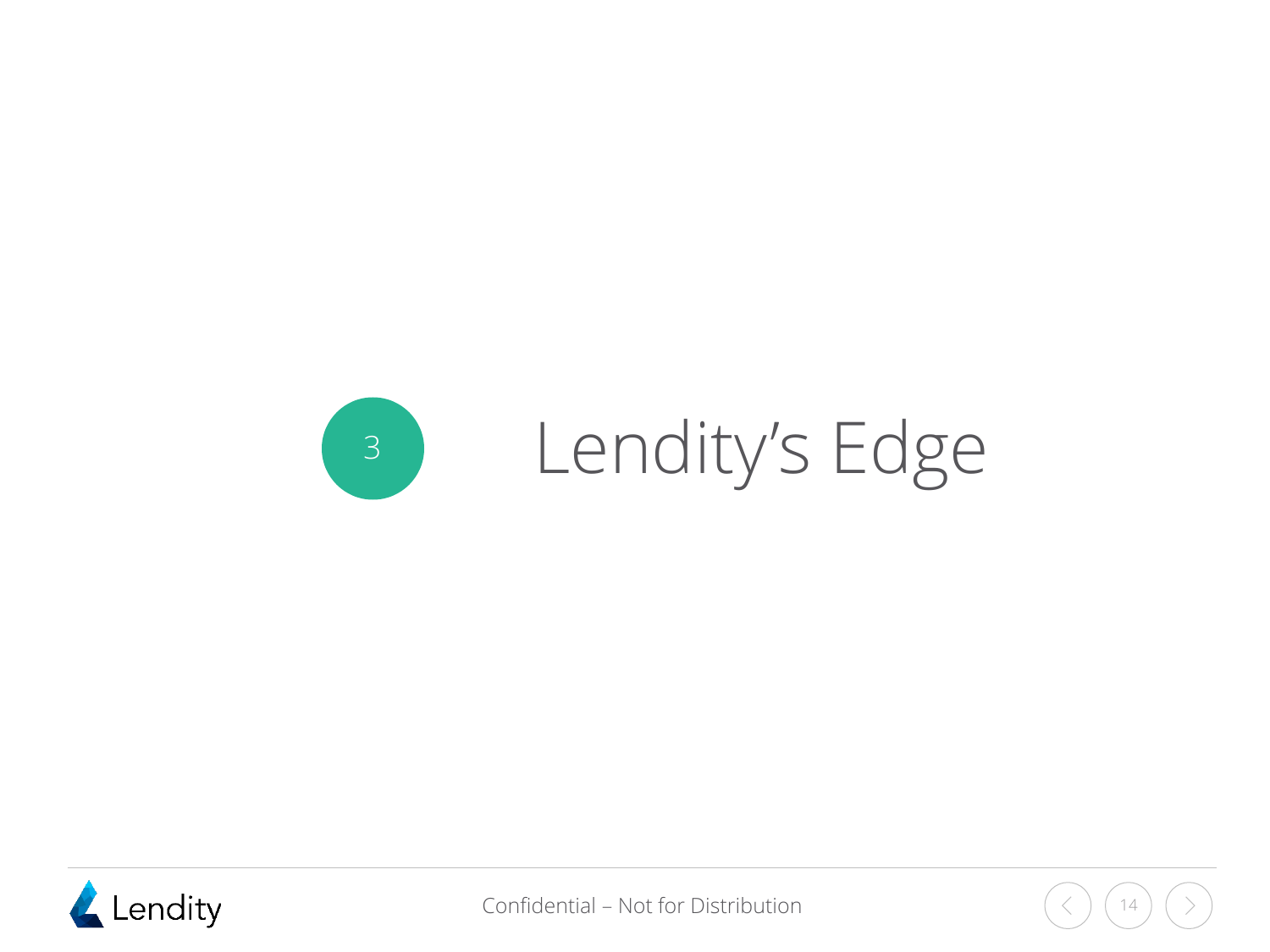



Lendity's Edge

3

#### **Specialized Focused Manager**

Lendity is a specialized manager in alternative lending and private debt



#### **Empowered by Unique Partners**

We are empowered by a top-notch partners who support the development of Lendity and the refinement of its products



#### **Experienced Team and Advisors**

Leaders in the investment management, risk management and lending space are part of the Lendity team



#### **Incubated by Industry Leaders**

Several large Swiss financial institutions have been supporting Lendity since its origins through the F10 accelerator







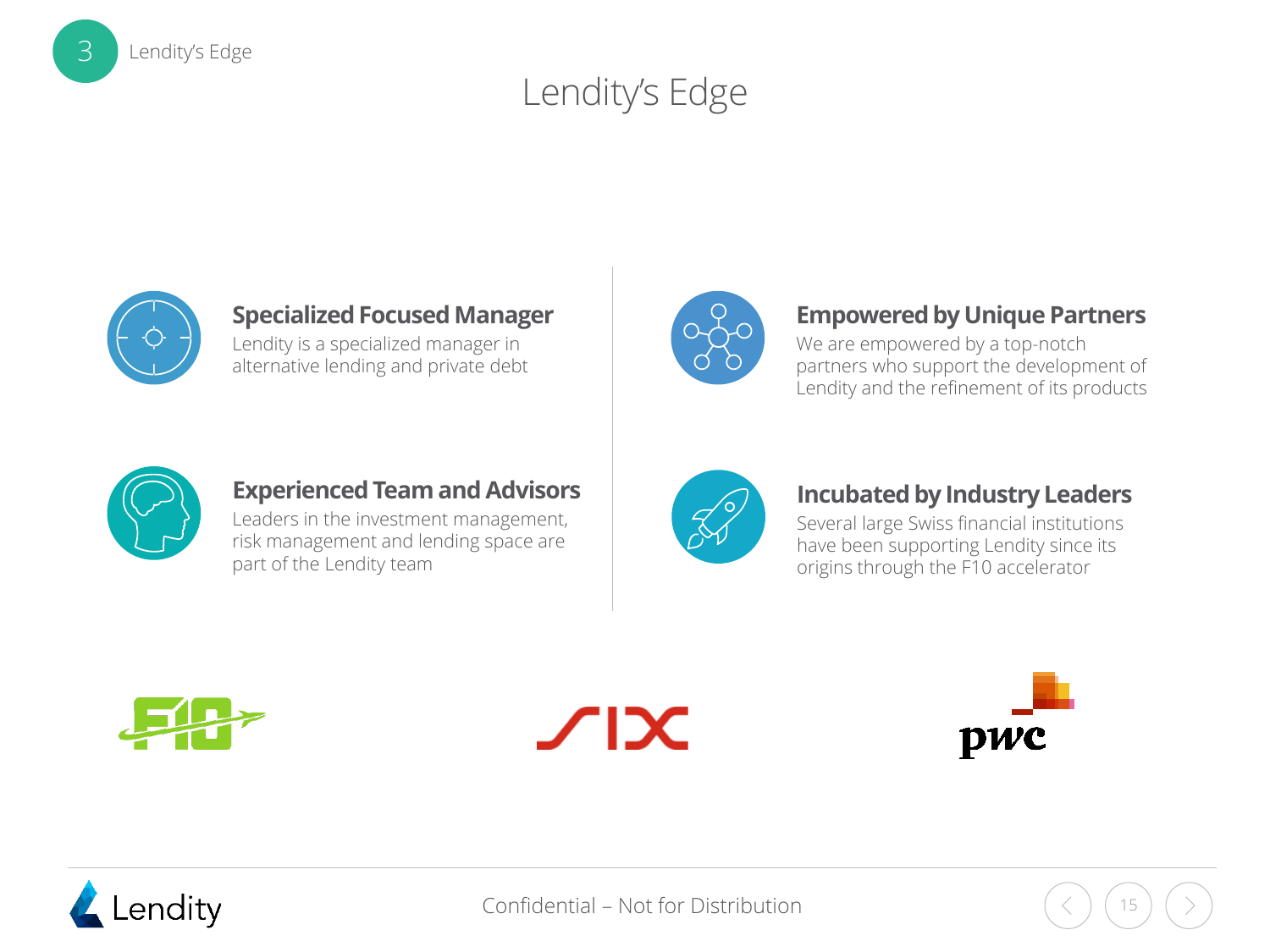### Lendity Educational Series

#### $\chi$  $\equiv$

Lendity's Edge

Zurich Switzerland, 10 May 2017 **Swiss Alternative Lending Conference** 

Lendity and SIX extend their collaboration and together will host the first Swiss Alternative Lending Conference on May 10<sup>th</sup> 2017 at 17:00 hs at SIX Swiss Exchange, Selnaustrasse 30, Zurich.

The conference is tailored to financial advisors, family offices and institutional investors interested in learning more about the opportunities and risks of investing in peer-to-peer lending, marketplace lending, crowdlending and factoring. Chris Landis, Division CEO of SIX Swiss Exchange, will be the opening speaker.

Attendees will have an opportunity to ask questions and to network during the Apero afterwards.

This free conference is by invitation only. Please visit www.altlendingconference.com to request an invitation.

#### Lendity and SIX

An ongoing collaboration with one of the leading global exchanges

Lendity: ideal marketplace lending exposure for pension funds, asset managers, family offices, private banks

Posted by efipylarinou



A sea of 300 suits is what I faced last week at the first Swiss Alternative Lending conference hosted at SIX and in partnership SIX and Lendity. I was privileged to know the inspiration driving the founders of Lendity, as they had shared their vision with me early on. The Karamanian brothers, Rafael and Armen, combine experience from the Sell and the Buy side and are full of passion about solving the problem for institutional investors that don't have the size and the risk management analytics to access the marketplace lending marketplace sector in a compliant way and more importantly, in a way that optimizes their taxes and offers diversification across the multiple sectors and platforms.

#### Alternative Lending Conference

First and only industry wide event about the Alternative Lending industry by Lendity

#### **Introduction to Marketplace Lending**

**Lendity Educational Series** 

Rafael Karamanian Partner<br>rafael@lendity.com Armen Karamanian, Ph.D. r anner<br>armen@lendity.com



#### Lendity White Papers

Quality educational content for the financial marketplace

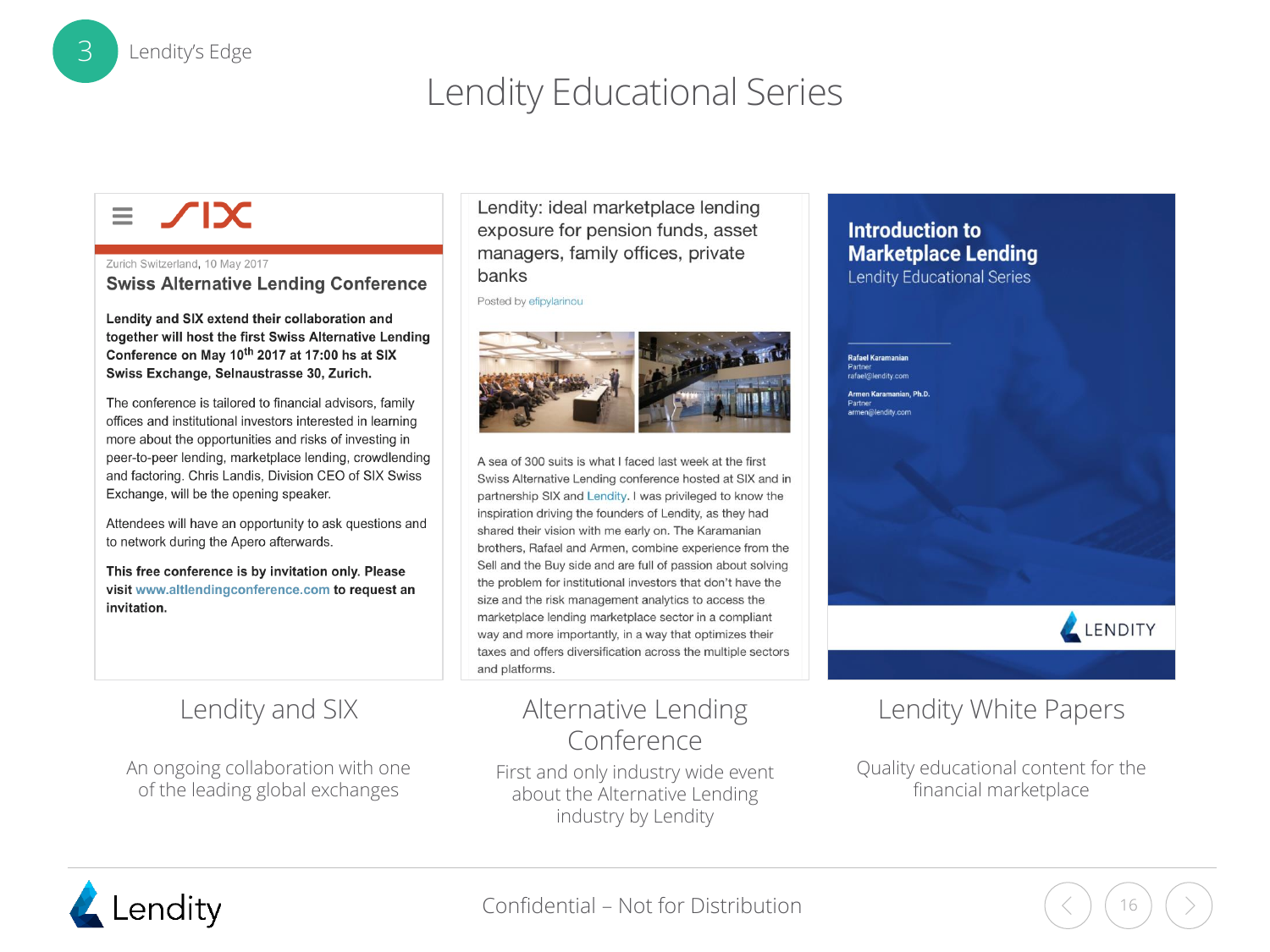### Team and Advisors



Armen Karamanian, PhD *Partner*



Armen is founding partner at Lendity where he leads the efforts of platform due diligence, platform selection, risk management and loan selection.



**fin** 

*Partner*

Rafael is a founding partner at Lendity where he leads business development and strategic partnerships.

Rafael Karamanian, MBA



**fin** 

Dr. Guenther Dobrauz, MBA *Advisor*





fn.

Dr. Ioannis Akkizidis *Advisor*

Dr. Ioannis Akkizidis designs and implements advanced solutions in risk-management and profitability analysis fields for the financial industry including Fintech in Marketplace Lending.



Stephan Gerwert *Advisor*

**fin** 

Stephan Gerwert is an Ambassador (sales, business development and product development) at FLYNT, a fintech company that provides high net worth individuals a technology platform to consolidate and manage their bankable and nonbankable assets in one place.



Confidential – Not for Distribution

Lendity's Edge